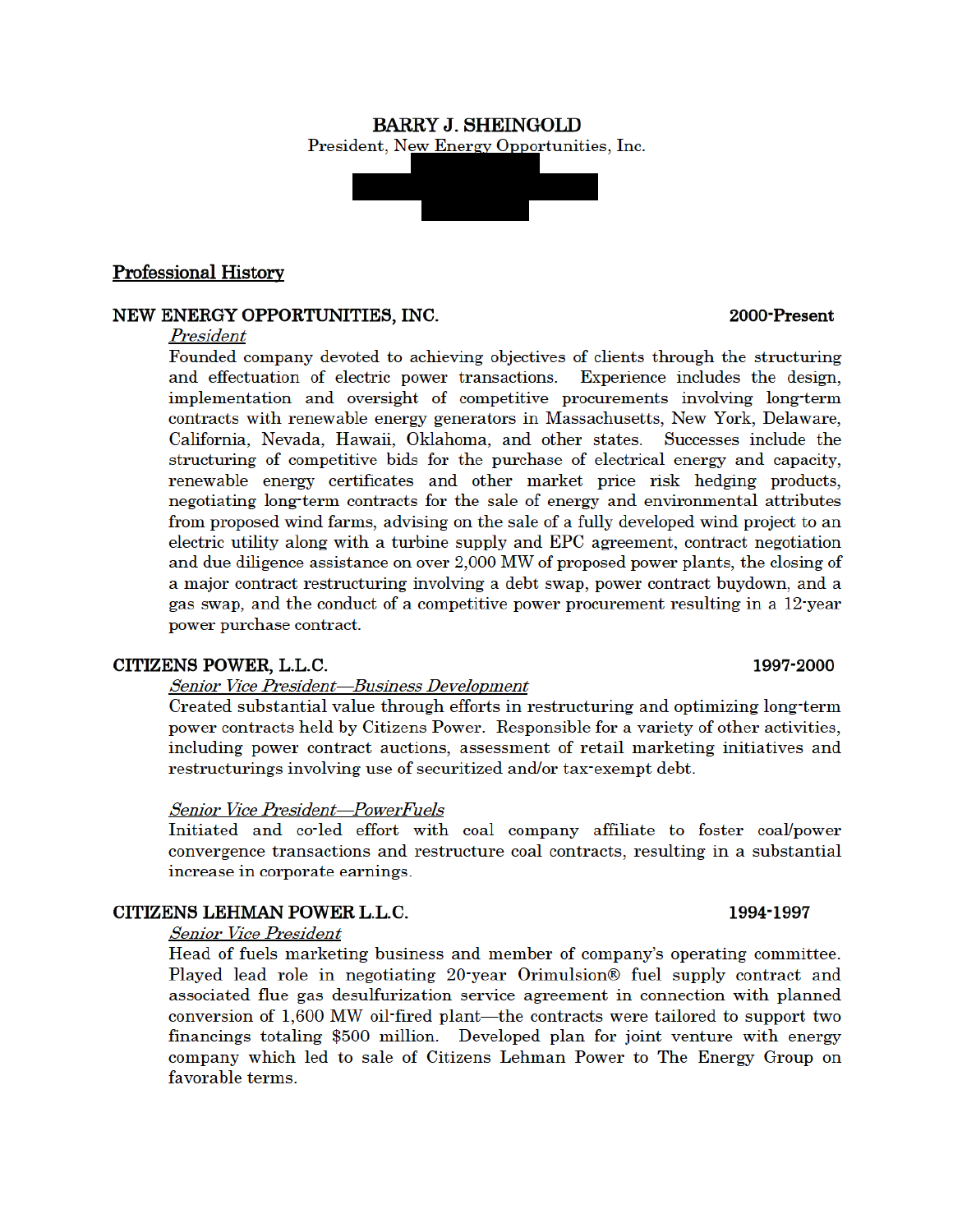# CITIZENS POWER & LIGHT COPORATION 1989-1994

Vice President and General Counsel

Developed model for power marketing relationships with non-utility generators that helped make a flagging start-up company profitable within one year of arrival. Helped create Citizens Power precedent at the Federal Energy Regulatory Commission for market-based regulation of power marketers and independent power producers. Played a key role in structuring winning competitive bids for incremental generating capacity for non-utility generator customers. Developed first electric utility/power marketer co-marketing relationship in the United States.

# DELMARVA CAPITAL TECHNOLOGY COMPANY 1986 - 1989

#### Senior Counsel

Served as chief counsel in the development and financing of two biomass power plant projects and the acquisition of a landfill. Negotiated a quick, favorable settlement of litigation brought by an environmental group that had prevented the project financing of a power plant already in construction—resolved issues using a well-respected environmentalist as facilitator, a novel approach at the time.

# DELMARVA POWER & LIGHT COMPANY 1984 - 1984 - 1989

#### Senior Counsel

Represented Mid-Atlantic electric/natural gas utility in regulatory proceedings and advised management on non-utility generation and fuel procurement issues. Negotiated favorable settlement of major lawsuit involving breach of coal contract. Assisted in developing the company's first competitive bid for power supplies.

# DEPARTMENT OF ENERGY 1980 - 1984

Trial Attorney

Defended DOE regulations and orders involving the agency's energy regulatory programs in federal courts and prosecuted enforcement actions. Was key player in structuring case that resulted in a \$1.7 billion judgment for the government. Recipient of award for superior performance.

# FEDERAL ENERGY REGULATORY COMMISSION 1977 - 1980

#### Staff Attorney

Prepared and tried complex regulatory cases on the economic, financial, environmental and ratemaking aspects of proposed natural gas pipeline projects, including the Alaskan Gas Pipeline Project. Clerked for administrative law judges.

# MITRE CORPORATION 1974

#### Technical Assistant

Assisted in preparing report on energy use and global warming for the National Science Foundation.

# Education:

J.D., Boston College Law School, Newton, MA, 1977, cum laude

B.A., American History, New College, Sarasota, FL, 1974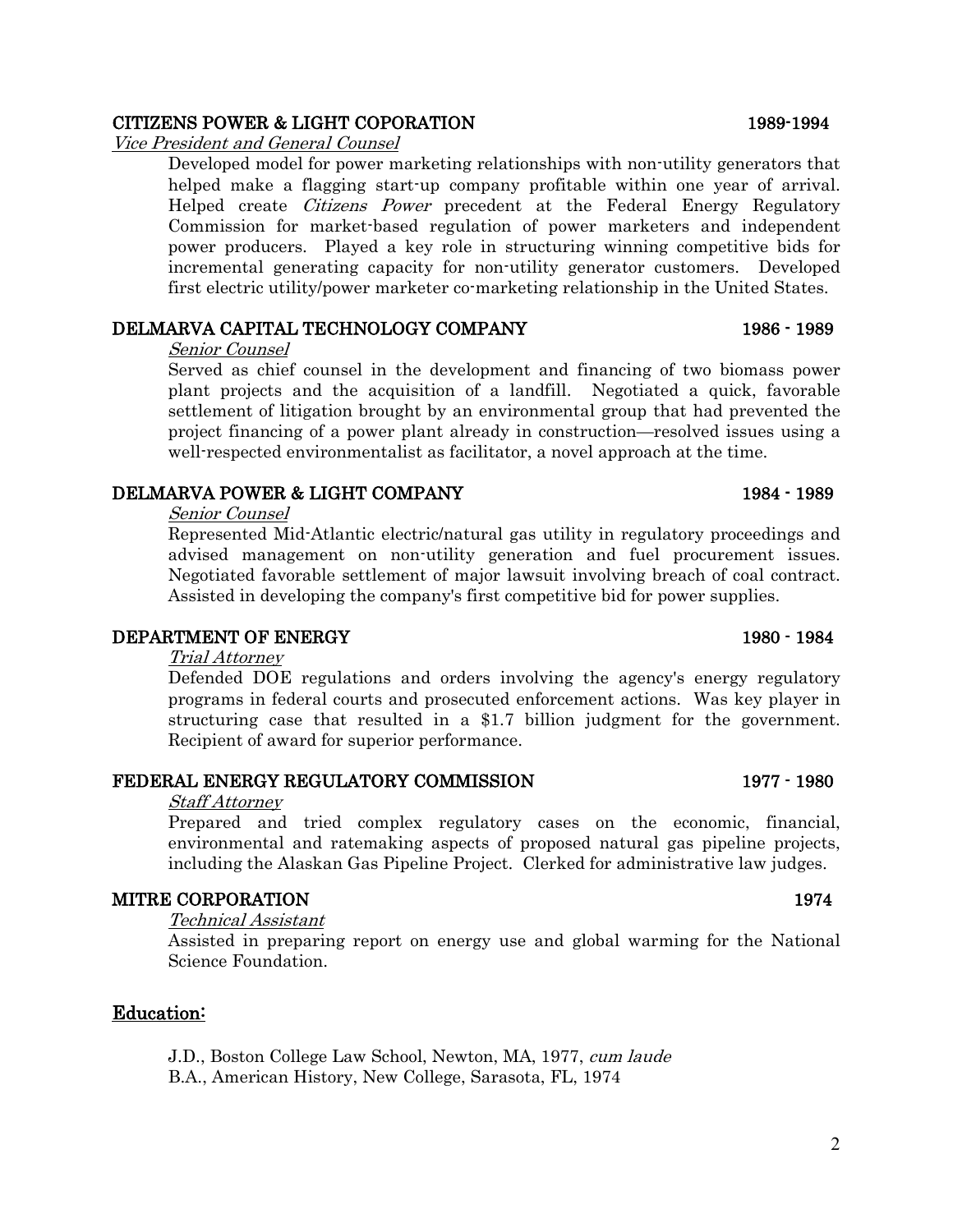# Selected Professional Experience:

Procurement of Energy, Capacity and/or Renewable Energy Certificates

- Advisor to the Massachusetts Department of Energy Resources ("DOER") regarding a proposed multi-state solicitation for clean energy (2015) (subcontractor to Peregrine Energy);
- Consultant to the New York State Energy Research and Development Authority regarding procurement options to facilitate development of renewable energy (2014-15) (subcontractor to Sustainable Energy Advantage, LLC);
- Advisor to the DOER regarding the joint utility competitive procurement process coordinated by DOER for renewable energy under long-term contracts under Section 83A of the Green Communities Act (2013) (subcontractor to Peregrine Energy);
- Co-author of a report sponsored by DOER for the Massachusetts Legislature on the longterm contracting process under Section 83 of the Green Communities Act (2012) (subcontractor to Peregrine Energy);
- Advisor to the Delaware Public Service Commission ("DPSC") regarding the DPSC's participation in a statewide Renewable Energy Task Force pertaining to the development of a solar renewable energy certificate procurement program (2011);
- Consultant to the New Jersey Board of Public Utilities ("BPU") regarding the BPU's promulgation of regulations to implement the Offshore Wind Economic Development Act pursuant to which developers of offshore wind projects may seek an order providing for payment of offshore wind renewable energy certificates for 20 years following project commercial operation (2010);
- Advisor to DOER in the development of a DOER-sponsored RFP for long-term contracts with renewable energy generators issued by four investor-owned Massachusetts electric utility companies under Section 83 of the Green Communities Act (2009-11);
- Consultant to the Rhode Island Office of Energy Resources in the economic and commercial evaluation of bids received from offshore wind energy projects pursuant to a RFP issued by the State of Rhode Island (2008);
- Advisor (as part of a team) to the New York State Energy Research and Development Authority in the development of a RFP process for procuring renewable energy attributes under long-term contracts (2004-05);
- Lead consultant to the Massachusetts Technology Collaborative ("MTC") in the conceptual and detailed development of the MTC's Massachusetts Green Power Partnership program, pursuant to which MTC entered into long-term renewable energy certificates "RECs") purchase and option contracts following a competitive procurement process (2002-05); conducted the economic evaluation of bids and advised MTC on contract negotiations;
- Conducted a competitive procurement for a private client in New England for long-term system power, resulting in a 12-year power purchase agreement (2003-04).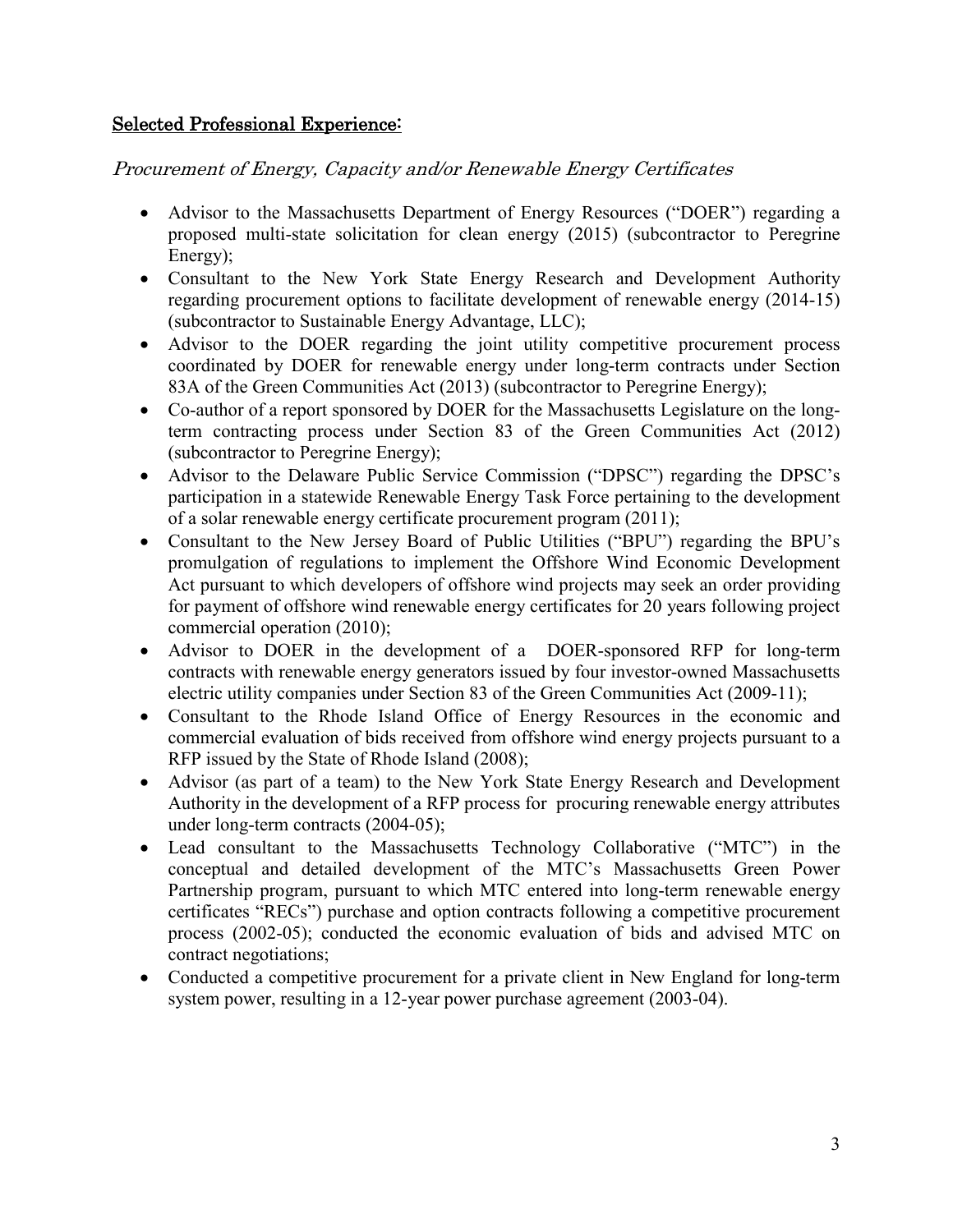# Transactional Assistance and Due Diligence

- Advised a municipal utility in Nova Scotia regarding a proposed long-term power purchase transaction involving renewable energy (2012);
- Following the development and issuance of a reverse RFP, negotiated on behalf of a wind developer an agreement for the sale of energy and RECs to an energy marketer, which was designed to facilitate the export of the energy and RECs produced by the wind farm across ISO borders to provide greater value to the client (2007-08);
- Advised a wind energy developer in the preparation of proposals for the sale of power and renewable energy attributes from two wind projects in response to RFPs (2007-08);
- Advised the Town of Fairhaven, Massachusetts in the development and implementation of a competitive procurement process resulting in the lease of town land to a wind project developer and an agreement to purchase power (2006-08);
- Advised a private client in negotiations regarding its interests in a natural gas-fired combined cycle project and assisted in the preparation of a bid for the sale of power from the project in response to a RFP (2005);
- Advised a private client in negotiations regarding its multiple interests in a wind energy project in Texas and conducted due diligence on the project and project agreements  $(2004)$ ;
- Advised a private client in negotiations regarding the sale of a fully developed wind project to a Midwestern electric utility in association with a turbine supply and engineering, procurement and construction agreement (2003-04);
- Conducted due diligence for a private client with respect to onshore wind projects in the United States with respect to power marketing, power contracting and other issues (2002-  $04$ ;
- Conducted due diligence for a private client regarding the commercial arrangements associated with an offshore wind project in Ireland (2002-03);
- Structured and negotiated the sale of energy, capacity and RECs from a planned New England project to three separate buyers (2001-03);
- Negotiated the restructuring of power purchase and sale agreements, a natural gas swap, and long-term loan agreement, which, in turn, were the result of the restructuring of a long-term power purchase and sale agreement between an electric utility company and a cogeneration project (1999-2001);
- Played a key role in negotiating agreements for the fuel conversion of a 1,600 MW oilfired power plant, which were tailored to support the financing of over \$500 million in new facilities (1993-94).

# Independent Evaluator

- 2014 and 2015 NV Energy Renewable Energy RFPs (subcontractor to Merrimack Energy);
- 2013 and 2014 Southern California Edison Company Renewable Portfolio Standards RFPs (subcontractor to Merrimack Energy);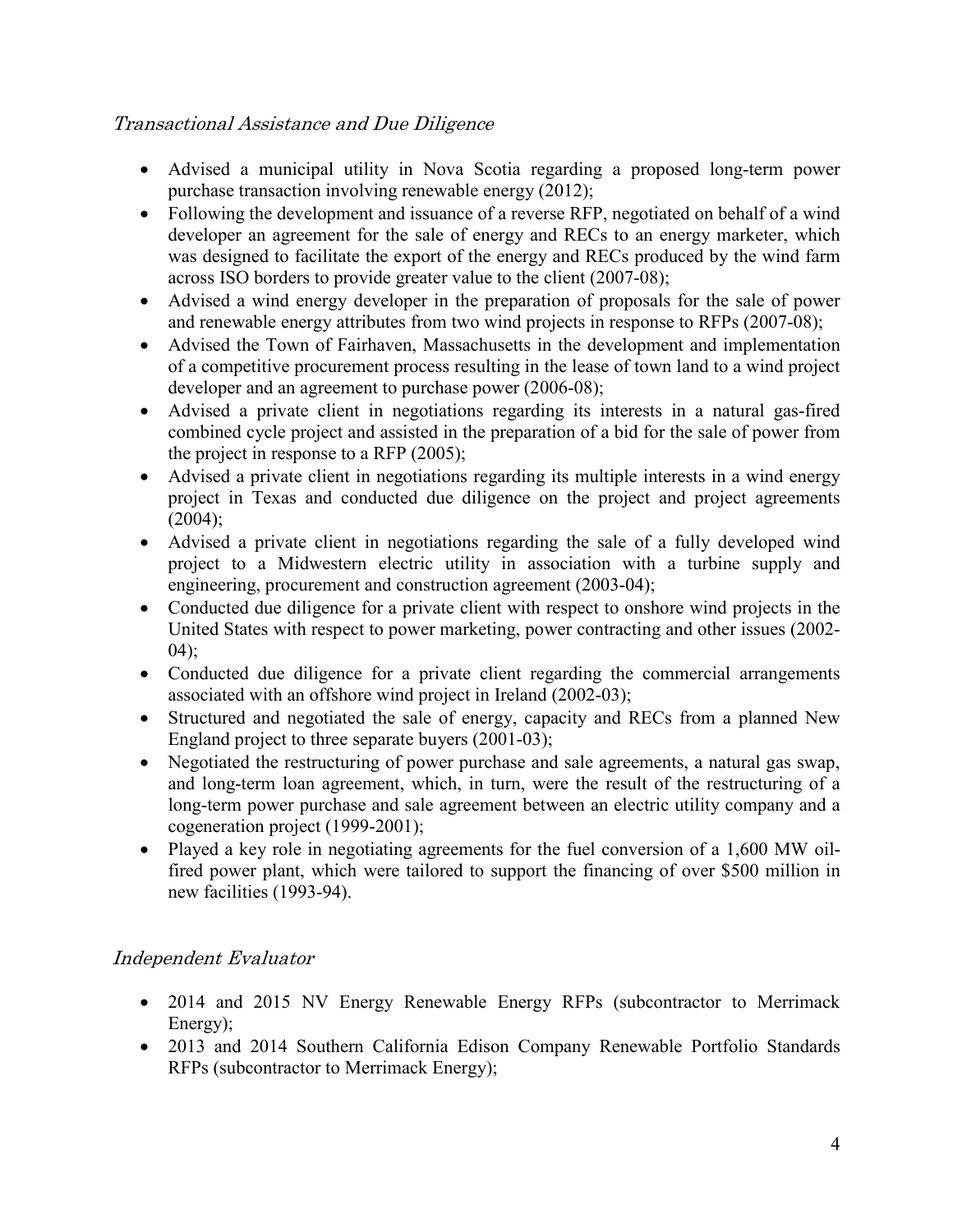- 2012 Southern California Edison Company Transmission RFO for wind energy generation (subcontractor to Merrimack Energy);
- 2011, 2012 and 2014 Southern California Edison Company CHP RFOs (subcontractor to Merrimack Energy);
- 2009 Southern California Edison Company Renewable Energy RFP, Renewable Standard Contracts and Bilateral Negotiations (subcontractor to Merrimack Energy);
- 2008 Oklahoma Gas and Electric Company 300 MW Wind Energy RFP (subcontractor to La Capra Associates);
- 2008 Pacificorp Renewable Energy RFP (Independent Consultant, subcontractor to Merrimack Energy);
- 2008 Hawaiian Electric Company 100 MW Renewable Energy RFP (Independent Observer);
- 2007 Pacific Gas and Electric Company Renewable Energy RFO (subcontractor to Merrimack Energy);
- 2006 Delaware All-Source In-State Generation RFP (Independent Consultant);
- 2003 Portland General Electric All-Source RFP (subcontractor to Merrimack Energy).

# Testimony/Expert Witness

- 2012—testimony on behalf of the Oklahoma Attorney General regarding a wind energy power purchase agreement entered into by Oklahoma Gas and Electric Company, the utility company's procurement process and related matters (Cause No. PUD 201100186);
- 2011—testimony on behalf of the Delaware Public Service Commission staff with respect to a proposal by Bloom Energy to construct a 30 MW fuel cell project under a 21 year tariff-based power transaction and to construct a fuel cell manufacturing facility in Delaware (DPSC Docket No. 11-362);
- 2011—testimony on behalf of the Delaware Public Service Commission staff with respect to a solar renewable energy credit procurement program proposed by Delmarva Power and Light Company (DPSC Docket No. 11-399);
- 2010—testimony on behalf of the Delaware Public Service Commission staff with respect to two agreements entered into by Delmarva Power and Light Company to purchase solar renewable energy credits generated by a 10 MW solar photovoltaic project (DPSC Docket No. 10-198);
- 2010—testimony on behalf of the Nova Scotia Consumer Advocate before the Nova Scotia Utility and Review Board ("NSUARB") with respect to a proposal by Nova Scotia Power, Inc. for approval of the construction of a 60 MW biomass project (NSUARB Capital Expenditure Request CI# 39029 - P-128.10);
- 2009—testimony as Independent Evaluator before the Oklahoma Corporation Commission ("OCC") with respect to two wind energy purchase agreements entered into by Oklahoma Gas and Electric Company (OCC Cause Nos. PUD 200900230 and 200900231);
- 2009—testimony as Independent Evaluator before the California Public Utilities Commission ("CPUC") with respect to the restructuring of power purchase agreements by Southern California Edison Company involving the Mountain View Power Partners wind energy project (CPUC Application No. 09-09-015);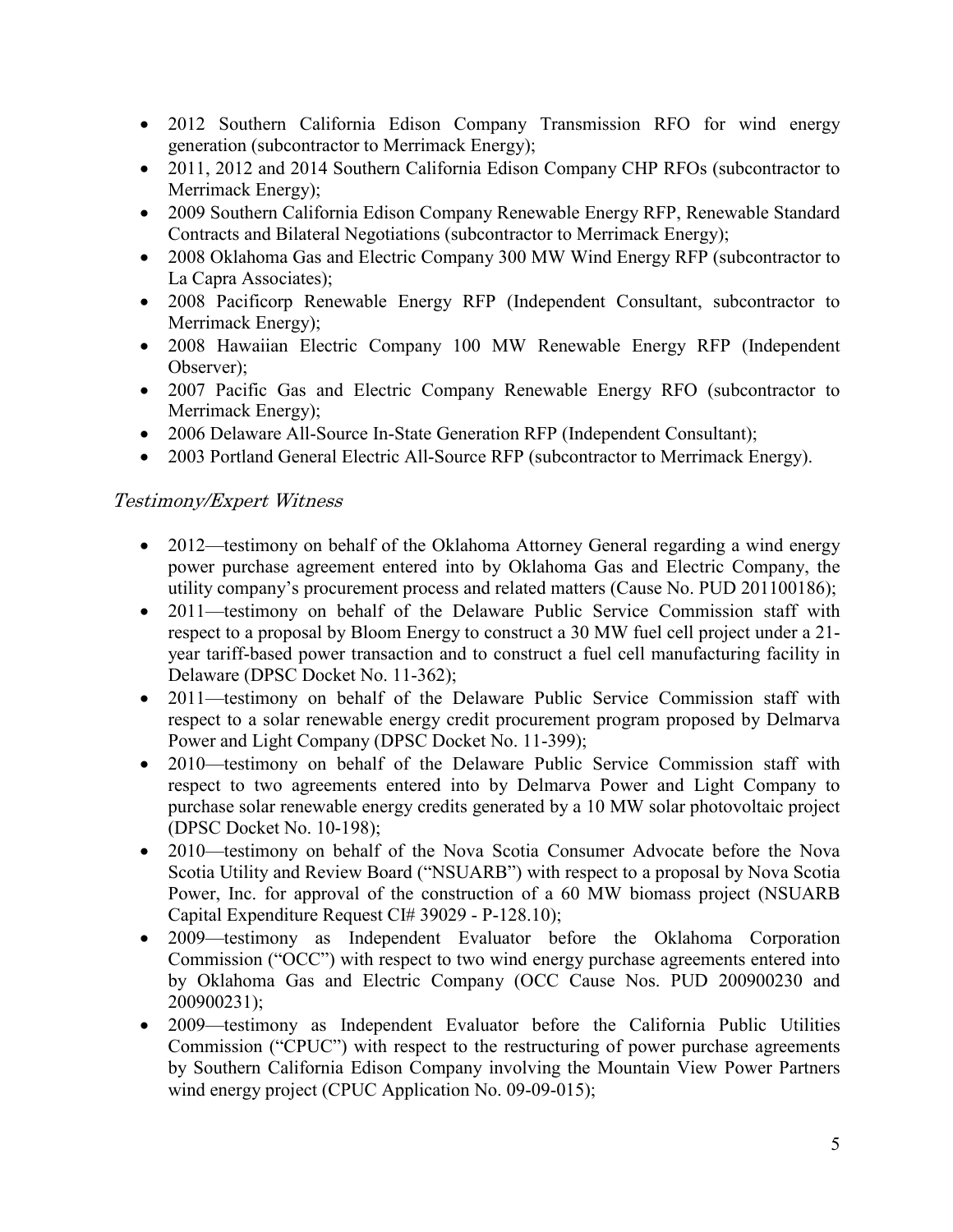- 2008—testimony on behalf of the Delaware Public Service Commission ("DPSC") staff with respect to three power purchase agreements entered into by Delmarva Power and Light Company (DPSC Docket No. 08-205);
- 2008—testimony before the Delaware Senate Energy and Transit Committee on the Request for Proposal Process under House Bill 6;
- 2003—testimony on behalf of Hydro Ouebec Distribution on confidentiality issues with respect to a competitive procurement process conducted by Hydro Quebec Distribution before the Régie de l'Énergie (Régie de l'Énergie R-3515-2003).
- •

# Selected Reports, Presentations and Publications

- New Energy Opportunities, Inc., "Report on Delmarva's Application for Approval of a New Electric Tariff Applicable to Proposed Bloom Energy Fuel Cell Project (October 3,  $2011$ ;
- New Energy Opportunities, Inc., "Report of the Independent Observer on Hawaiian Electric Company's Selection of the Final Award Group," Hawaiian Public Utilities Commission Docket No. 2007-0331 (Nov. 13, 2009);
- New Energy Opportunities, Inc., "Offshore Wind in the Northeast: State Initiatives and Project Development," presentation at the Northeast Energy and Commerce Association conference on Renewable Energy (March 5, 2009);
- New Energy Opportunities, Inc., et al., "Assessment of Power Purchase Agreement Between Delmarva Power and Bluewater Wind Delaware LLC," Delaware Public Service Commission Docket No. 06-241 (Dec. 13, 2007);
- New Energy Opportunities, Inc., et al., "Interim Report on Delmarva Power IRP in Relation to RFP," Delaware Public Service Commission Docket No. 06-241 (April 4, 2007);
- Sheingold, Barry J., "Governmental Incentives Update—RPS, PTC and ITC," presentation at the Northeast Energy and Commerce Association conference on Successful Renewable Energy Project Development in New England (March 1, 2007);
- Sheingold, Barry J., "Renewable Portfolio Standards Markets in the Northeastern U.S. and Issues Facing Prospective Wind Energy Exporters from Atlantic Canada," presentation at CanWEA Regional Conference (June 16, 2006):
- Sheingold, Barry J., "RPS and Clean Energy Fund Synergies and Discontinuities in the Northeast," presentation at EUCI conference on Renewable Portfolio Standards East: Understanding Markets, Development and Technology (April 27, 2006);
- Sheingold, Barry J., "State Incentive Programs: Trends and Future Perspective," presentation at Northeast Energy and Commerce Association conference on Successful Renewable Energy Project Development in New England (March 1, 2006);
- Sheingold, Barry, J., Grace, Robert, and Winer, Jonathan, "Survey of Past and Prospective Participants in NYSERDA Procurements of Attributes Under New York's Renewable Portfolio Standard," prepared for the New York State Energy Research and Development Authority (May 10, 2005);